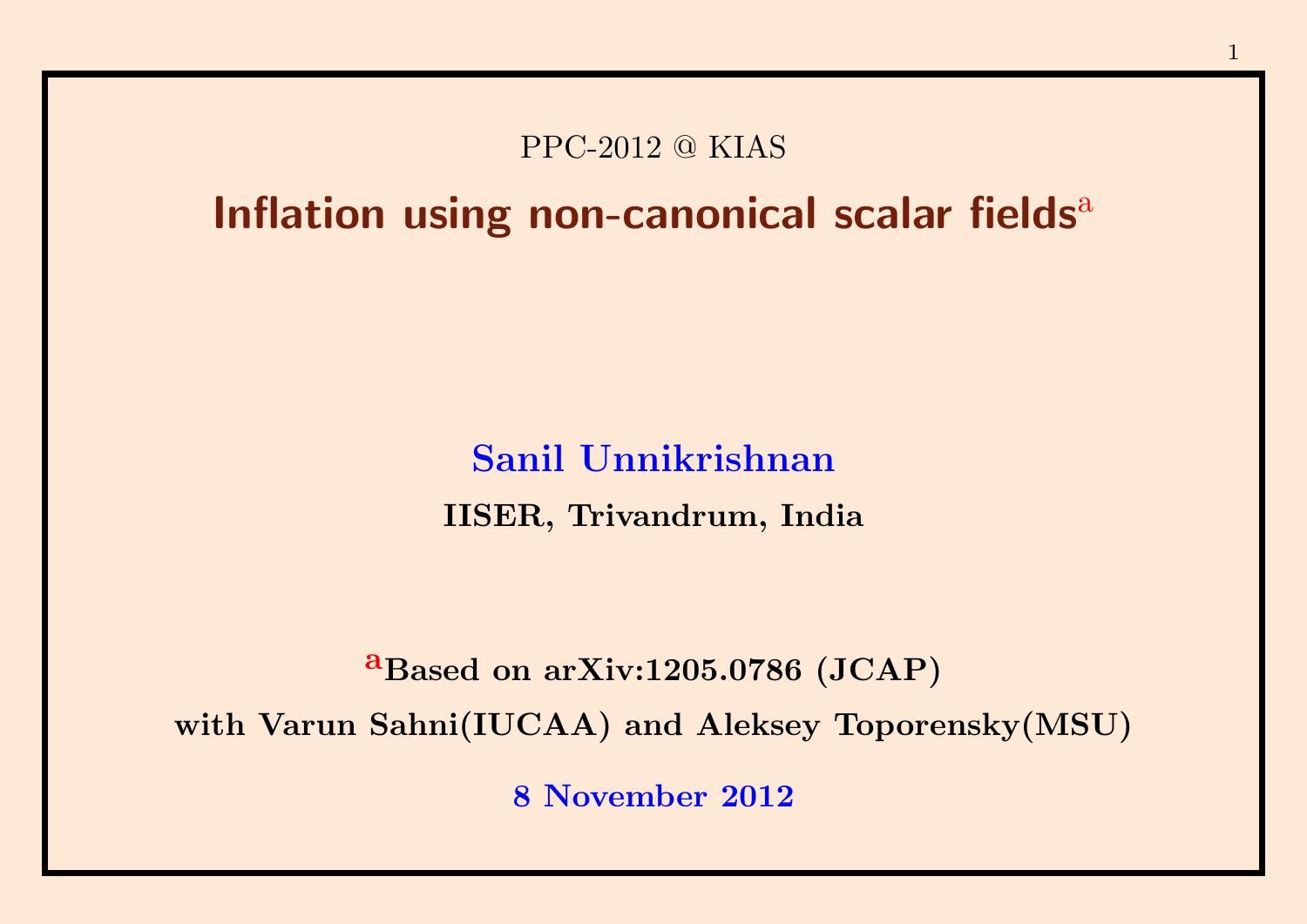#### The role of inflation

 $\int$ 

 $\begin{array}{c} \hline \end{array}$ 

 $\begin{array}{c} \hline \end{array}$ 

• INFLATION ⇒

- Explains Large Scale Homogenity
- A mechanism for generating density perturbations
- Explanation for nearly flat universe

#### $\star$  What drives inflation  $\Rightarrow$  Scalar fields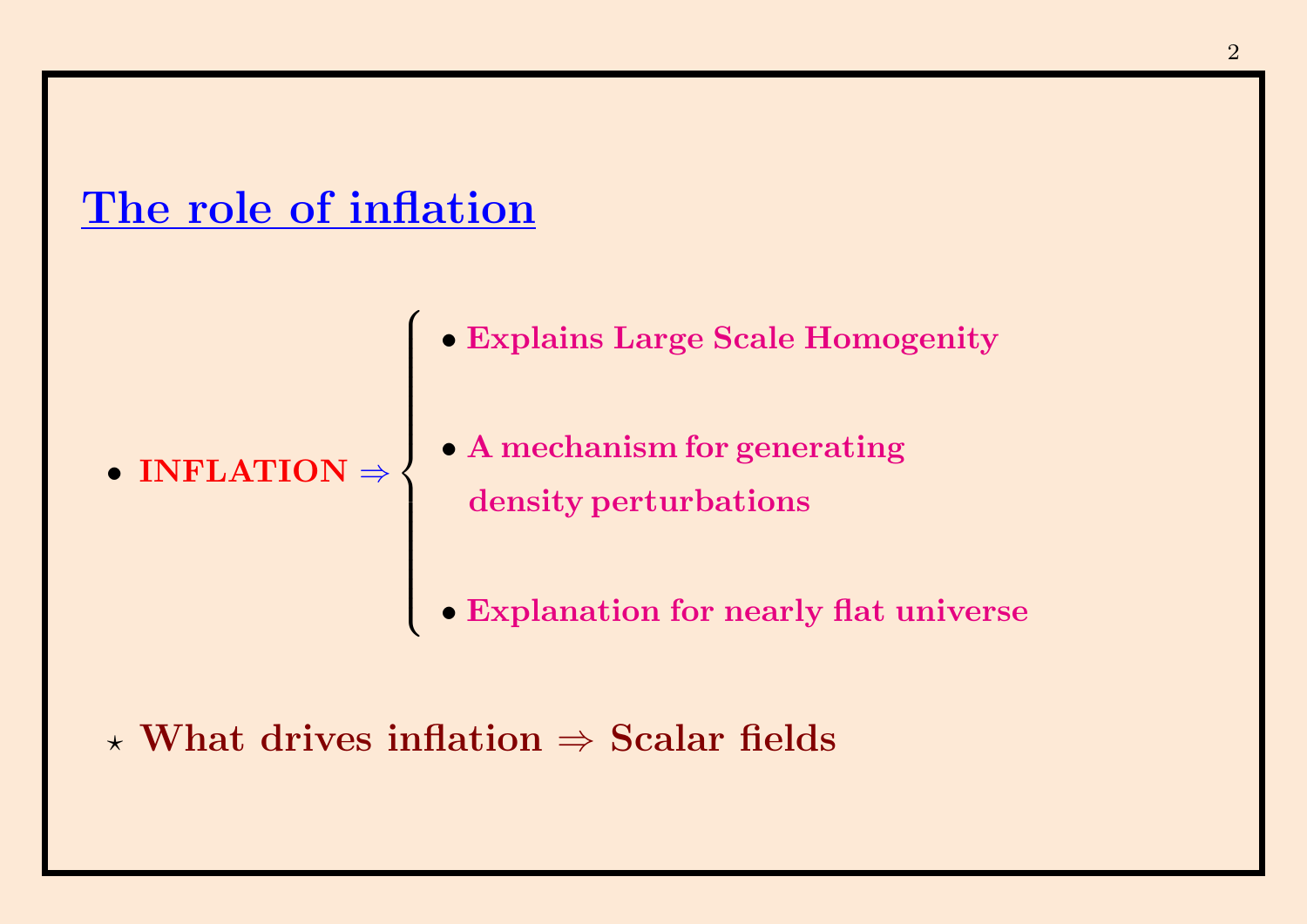#### Classification of scalar field models

- Canonical Scalar Field  $\Longrightarrow {\mathcal L}_{\phi} = \frac{1}{2}$  $\frac{1}{2}\partial_\mu\phi\partial^\mu\phi-V(\phi)$ 
	- $\ast$   $V(\phi) = V_0 \phi^n$  → Chaotic inflation models (Linde 1983)  $\ast \ \ V(\phi) = V_0 \exp \left[ - \sqrt{2/p} (\phi/M_{_{pl}}) \right]$  $\Big] \rightarrow \textbf{Power} \ \textbf{law} \ \textbf{inflation} \ \ a(t) \propto t^p$
- Non canonical Scalar Field  $\implies \mathcal{L}_{\phi} = \mathcal{L}(X, \phi)$  where  $X = \frac{1}{2}$  $\frac{1}{2}\partial_\mu\phi\partial^\mu\phi$ ⇓ \*  $\mathcal{L}(X,\phi) = F(X) - V(\phi)$ or \*  $\mathcal{L}(X,\phi) = V(\phi)F(X)$ 
	- ∗ These class of models are also known as K-inflation models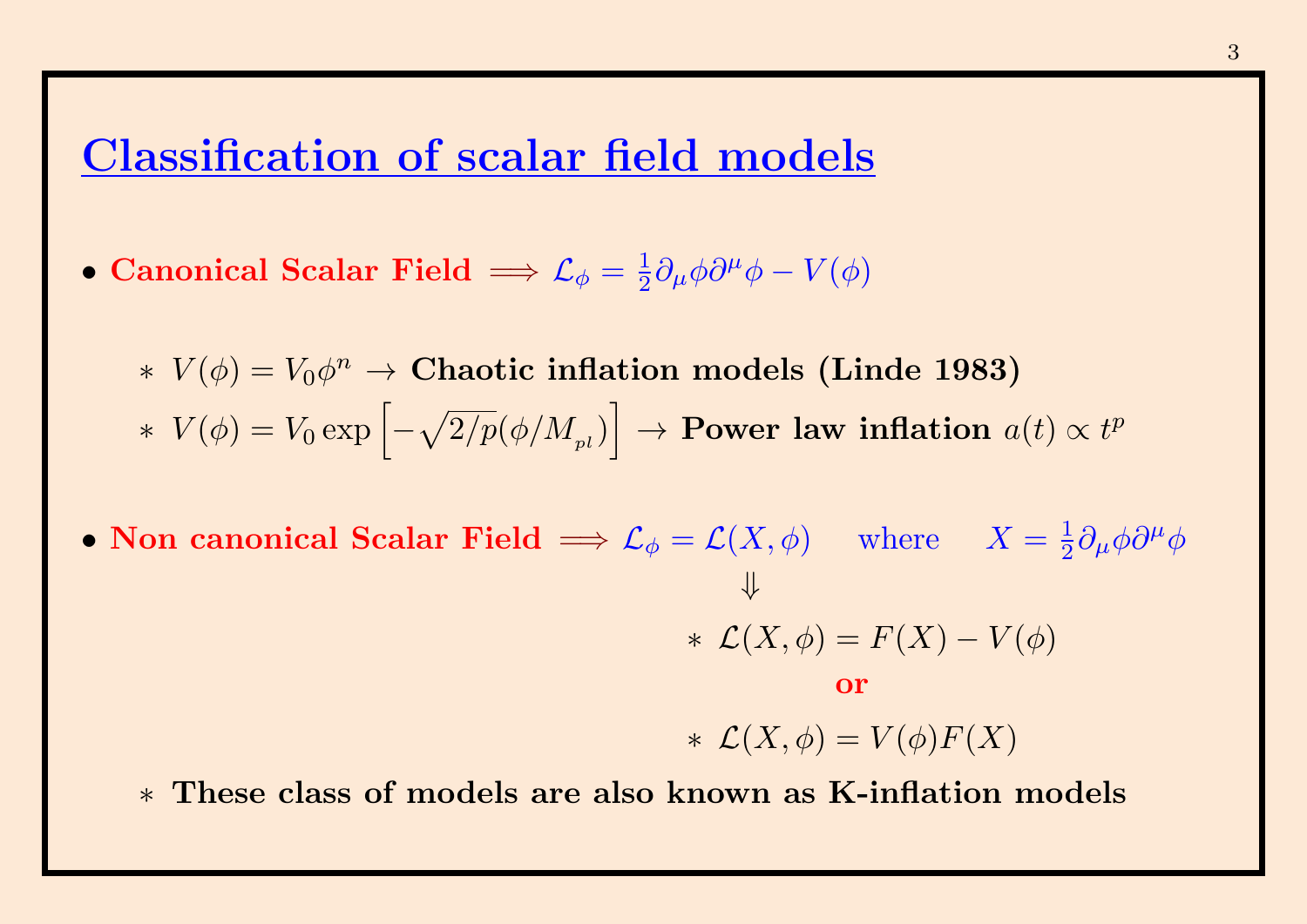#### Inflation using canonical scalar fields

$$
{\cal L}_{\phi}=\frac{1}{2}\partial_{\mu}\phi\partial^{\mu}\phi-V(\phi)
$$

- Chaotic inflation models (Linde 1983)  $\rightarrow V(\phi) = V_0 \phi^n$
- Power law inflation  $a(t) \propto t^p \Rightarrow V(\phi) = V_0 \exp[-\sqrt{2/p}(\phi/M_{pl})]$





Figures from Komatsu et al (2011)

• From COBE normalization  $\Rightarrow m \sim 10^{-6} M_{pl}$  and  $\lambda \sim 10^{-13}$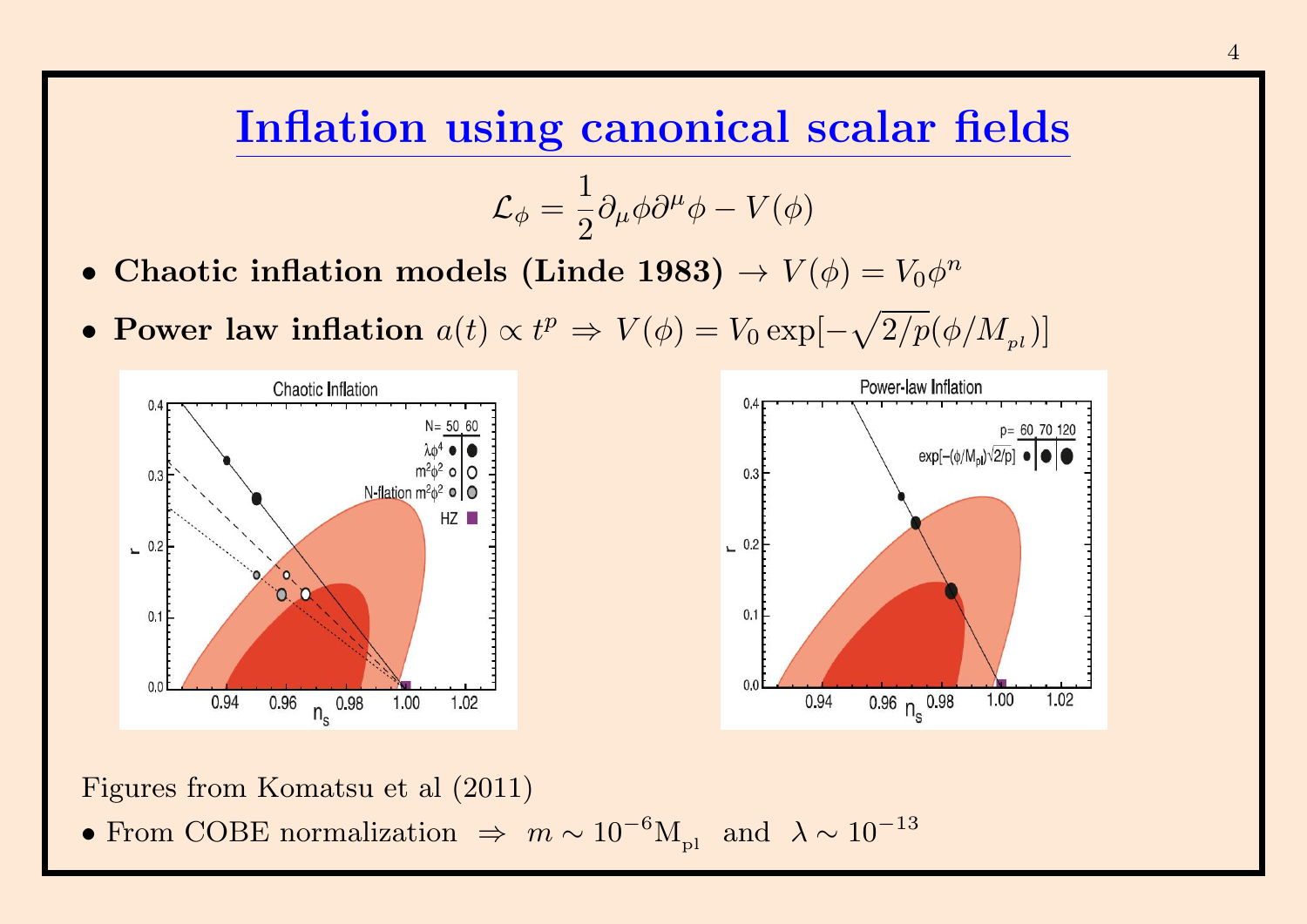#### Inflation using non canonical scalar fields

A specific model

$$
\mathcal{L}(X,\phi) = X \left(\frac{X}{M^4}\right)^{\alpha-1} - V(\phi)
$$

where  $X=\frac{1}{2}$  $\frac{1}{2}\partial_\mu\phi\partial^\mu\phi$ 

- $\bullet$  *M* is a constant with dimension of mass
- $\alpha$  is the dimensionless parameter of the theory.
- $\alpha = 1$  corresponds to canonical scalar field.

The above Lagrangian can be viewed as a generalization of the usual Lagrangian for the canonical scalar field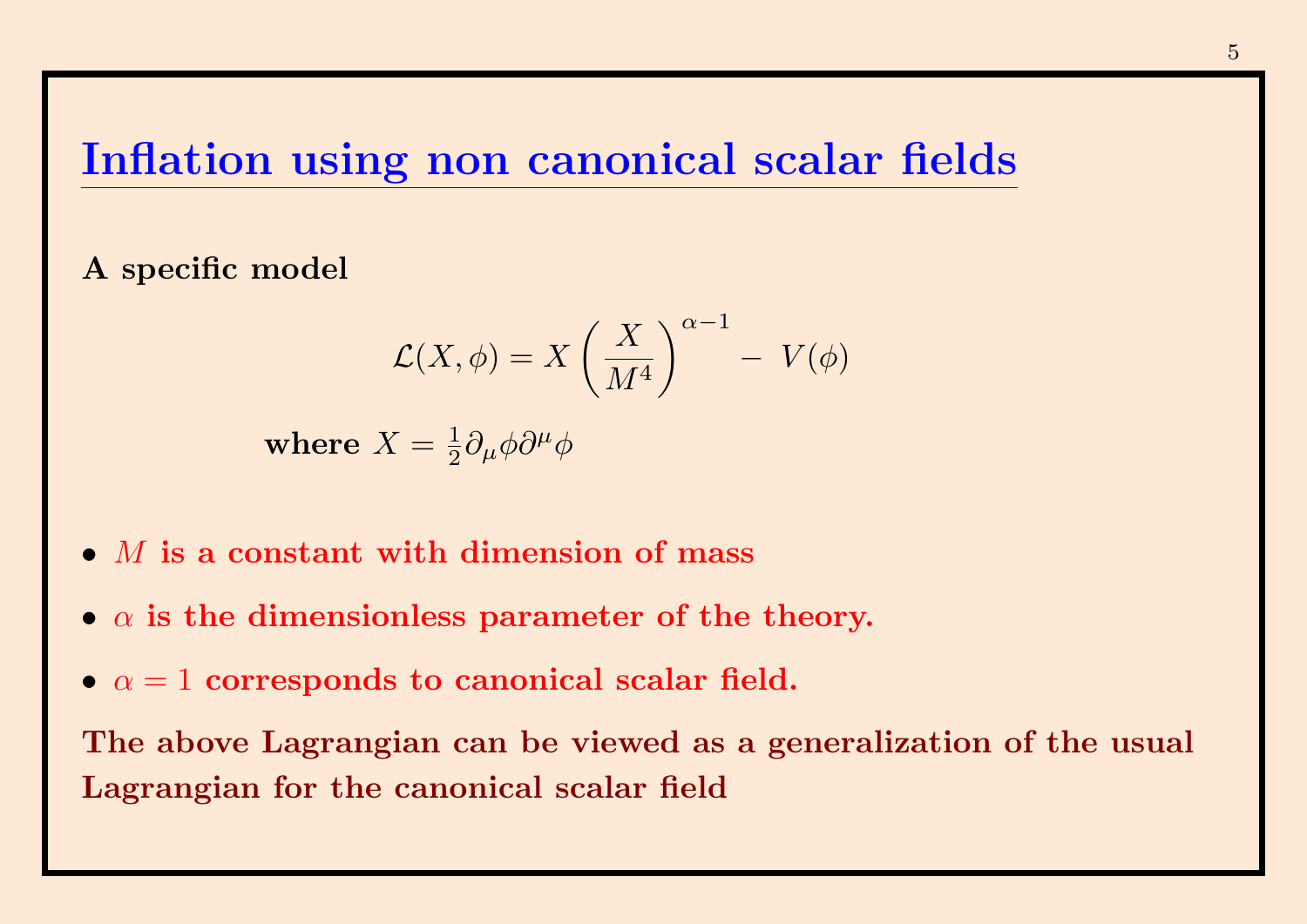#### Slow roll parameters

• The slow roll parameters  $\epsilon$  and  $\delta$  are defined as

$$
\varepsilon \equiv -\frac{\dot{H}}{H^2}
$$
 and  $\delta \equiv \varepsilon - \frac{\dot{\varepsilon}}{2H\varepsilon}$ 

• It follows from the Friedmann equation that

$$
\frac{\ddot{a}}{aH^2} = 1 - \varepsilon
$$

- Therefore, inflation ( $\ddot{a} > 0$ ) occurs when  $\varepsilon < 1$  and ends at  $\varepsilon = 1$
- EOS parameter  $w_{\phi}$  is related to  $\varepsilon$  as  $\rightarrow w_{\phi} \equiv$  $p_{\phi}^{\parallel}$  $\rho_{\phi}$  $=\left(\frac{2\varepsilon}{3}\right)$  $\frac{2\varepsilon}{3}$ ) —  $1$
- Slow roll inflation occurs when  $\varepsilon << 1$  which gives  $p_{\phi} \simeq -\rho_{\phi}$
- Slow roll approximation is defined as

$$
\varepsilon \ll 1
$$
 and  $|\delta| \ll 1$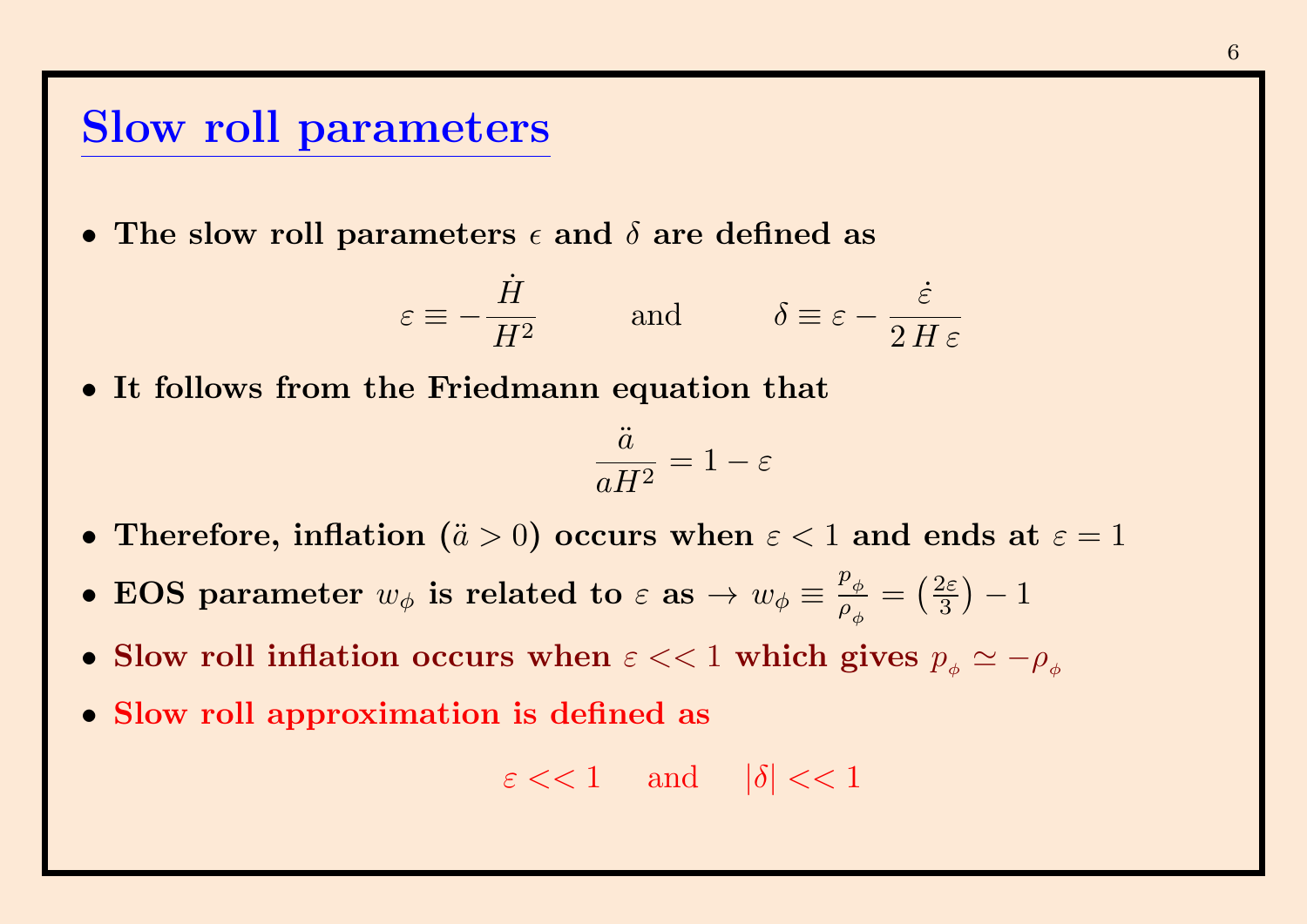#### Solution in the slow roll limit

The slow roll assumptions ( $\varepsilon \ll 1$  and  $|\delta| \ll 1$ ) leads to

$$
\dot{\phi} = -\theta \left\{ \left( \frac{M_{pl}}{\alpha \sqrt{3}} \right) \left( \frac{\theta V'(\phi)}{\sqrt{V}} \right) \left( 2 M^4 \right)^{\alpha - 1} \right\}^{\frac{1}{2\alpha - 1}}
$$

where

$$
\theta = +1 \text{ when } V'(\phi) > 0
$$
  

$$
\theta = -1 \text{ when } V'(\phi) < 0.
$$

• In which regime of the potential  $V(\phi)$  is the above solution valid ?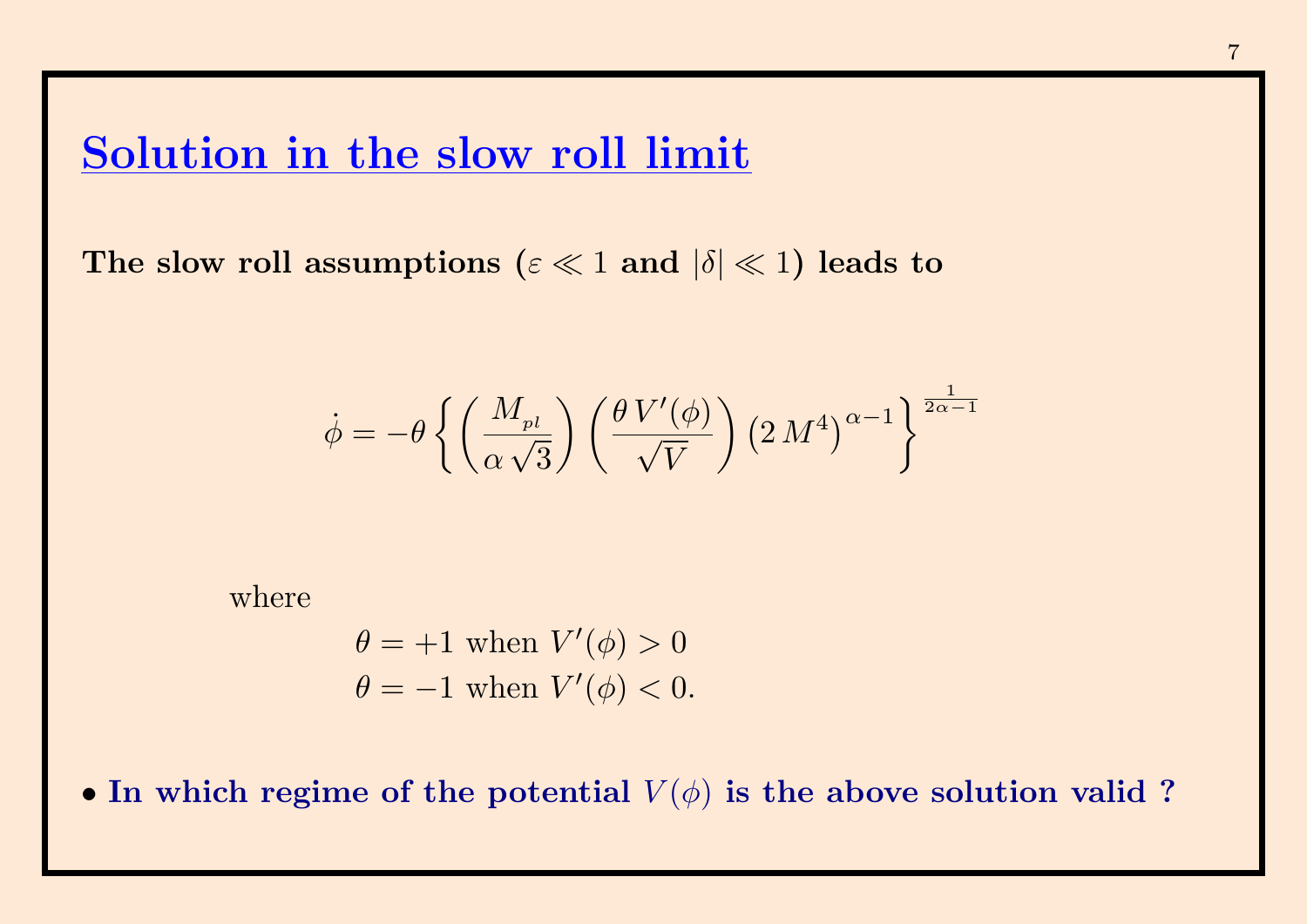## Potential slow roll parameter

• The slow roll condition  $\varepsilon \ll 1$  and  $|\delta| \ll 1$  implies that

 $\varepsilon_{\rm v} \ll 1$  and  $\delta_{\rm v} \ll 1$ 

$$
\varepsilon_{\rm v} = \left\{ \left( \frac{1}{\alpha} \right) \left( \frac{3 M^4}{V(\phi)} \right)^{\alpha - 1} \left( \frac{M_{pl} V'(\phi)}{\sqrt{2} V(\phi)} \right)^{2\alpha} \right\}^{\frac{1}{2\alpha - 1}}
$$
  

$$
\delta_{\rm v} = \left( \frac{\alpha}{2\alpha - 1} \right) (\eta_{\rm v} - \varepsilon_{\rm v})
$$

where

$$
\eta_{\scriptscriptstyle \rm V} \equiv 2\,\varepsilon_{\scriptscriptstyle \rm V} \left(\frac{V(\phi)V''(\phi)}{V'(\phi)^2}\right)
$$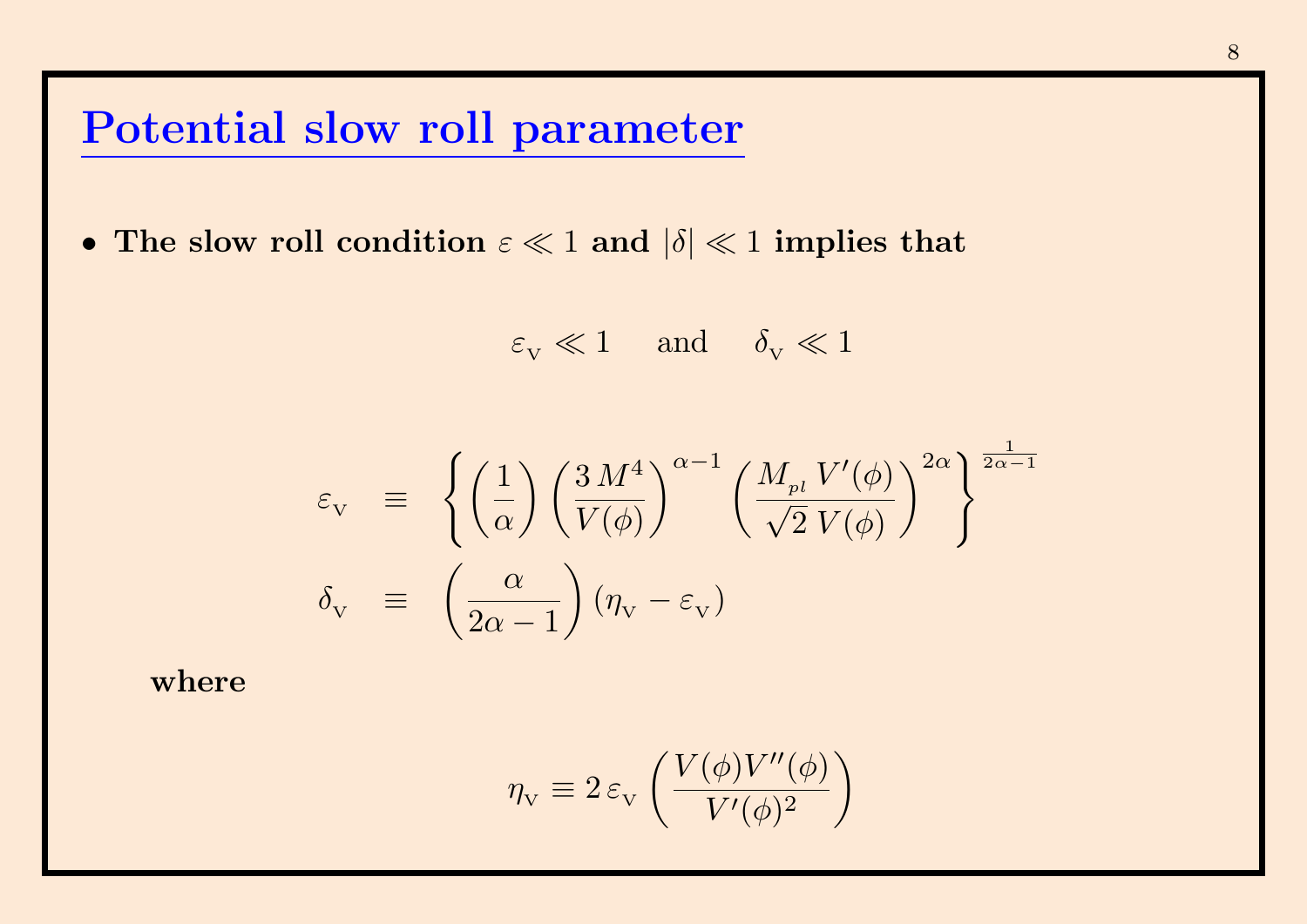#### In the canonical limit

$$
\mathcal{L}(X,\phi) = X \left(\frac{X}{M^4}\right)^{\alpha-1} - V(\phi)
$$

•  $\alpha = 1 \Rightarrow$  Canonical Scalar field  $\rightarrow \mathcal{L}(X, \phi) = X - V(\phi)$  $\bullet$   $\varepsilon_{\rm_V}$  and  $\delta_{\rm_V}$  becomes

$$
\begin{array}{lcl} \varepsilon_{_{\rm V}} & = & \left( \frac{M_{_{pl}}^2}{2} \right) \left( \frac{V'(\phi)}{V(\phi)} \right)^2 \\ \delta_{_{\rm V}} & = & \eta_{_{\rm V}} - \varepsilon_{_{\rm V}} \end{array}
$$

where

$$
\eta_{\scriptscriptstyle \rm V} = M_{_{pl}}^2 \left(\frac{V^{\prime\prime}(\phi)}{V(\phi)}\right)
$$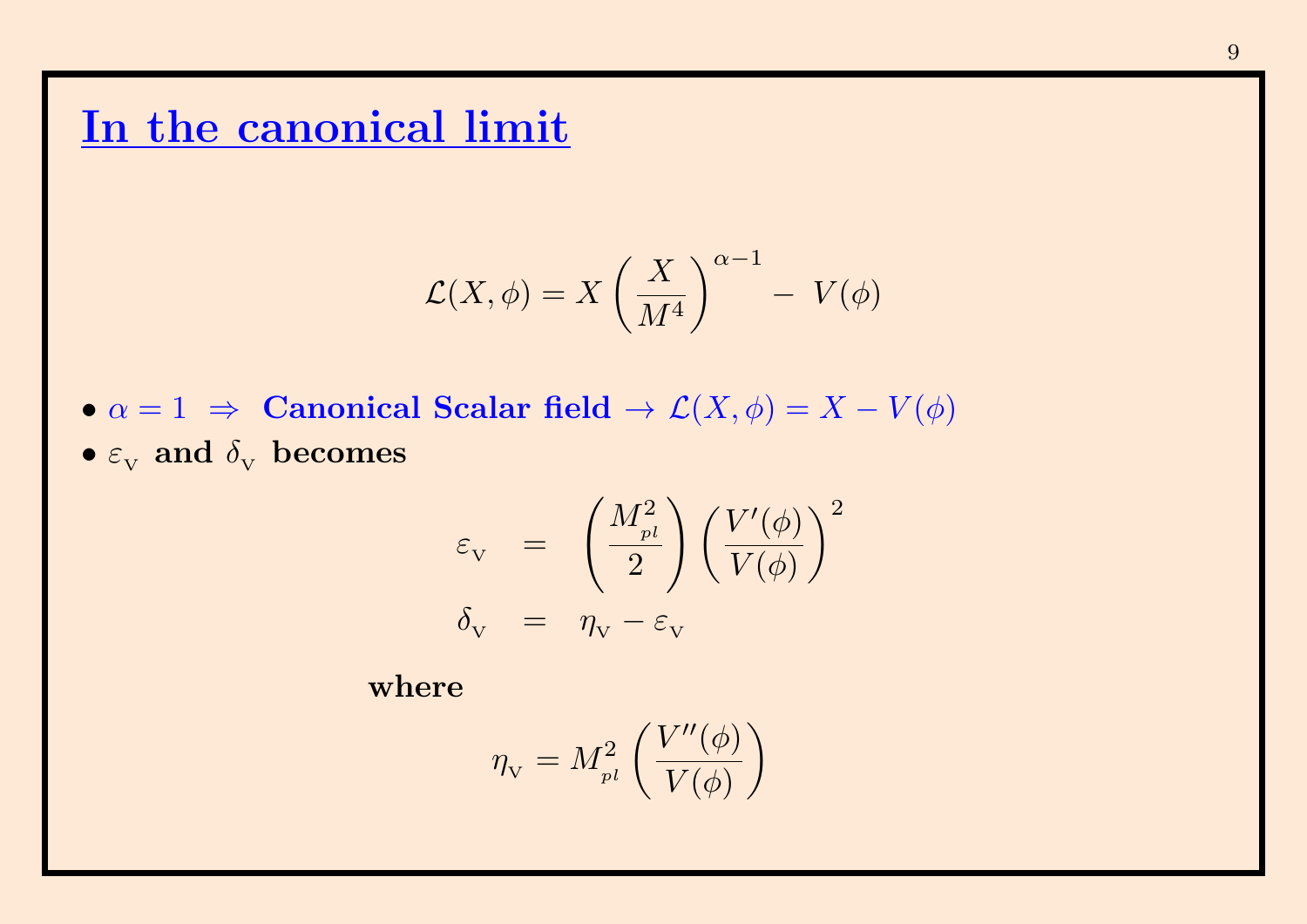PSR parameter for non canonical scalars For the non-canonical model  $\mathcal{L} = X^{\alpha} - V(\phi)$ 

$$
\varepsilon_{\rm v}\equiv\left\{\left(\frac{1}{\alpha}\right)\left(\frac{3\,M^4}{V(\phi)}\right)^{\alpha-1}\left(\frac{M_{pl}\,V'(\phi)}{\sqrt{2}\,V(\phi)}\right)^{2\alpha}\right\}^{\frac{1}{2\alpha-1}}
$$

 $\bullet$   $\varepsilon_{\rm v}$  can be expressed as

$$
\varepsilon_V = \left(\frac{1}{\alpha}\right)^{\frac{1}{2\alpha - 1}} \left(\frac{3 M^4}{V}\right)^{\frac{\alpha - 1}{2\alpha - 1}} \left[\varepsilon_V^{(c)}\right]^{\frac{\alpha}{2\alpha - 1}}
$$

where  $\varepsilon_{V}^{(c)}$  $V^{(c)}_{V}$  corresponds to the canonical value of  $\varepsilon_{V}$ 

- $\bullet \ \ \textbf{For} \ \ 3M^4 \ll V \, \Rightarrow \, \varepsilon_{_V} < \varepsilon_{_V}^{(c)}$
- $\varepsilon_{_V}$  evolves from  $\varepsilon_{_V} << 1$  towards  $\varepsilon_{_V} \simeq 1$  for a wider class of potentials.
- For exponential potential  $V(\phi) = V_0 \exp \left[ -\lambda (\phi/M_{_{pl}}) \right]$  also it turns out  ${\rm \bf that\,\,} \varepsilon_{_{\rm V}} \,$  evolves from  $\varepsilon_{_{\rm V}} << 1 \,$  to  $\varepsilon_{_{\rm V}} \simeq 1.$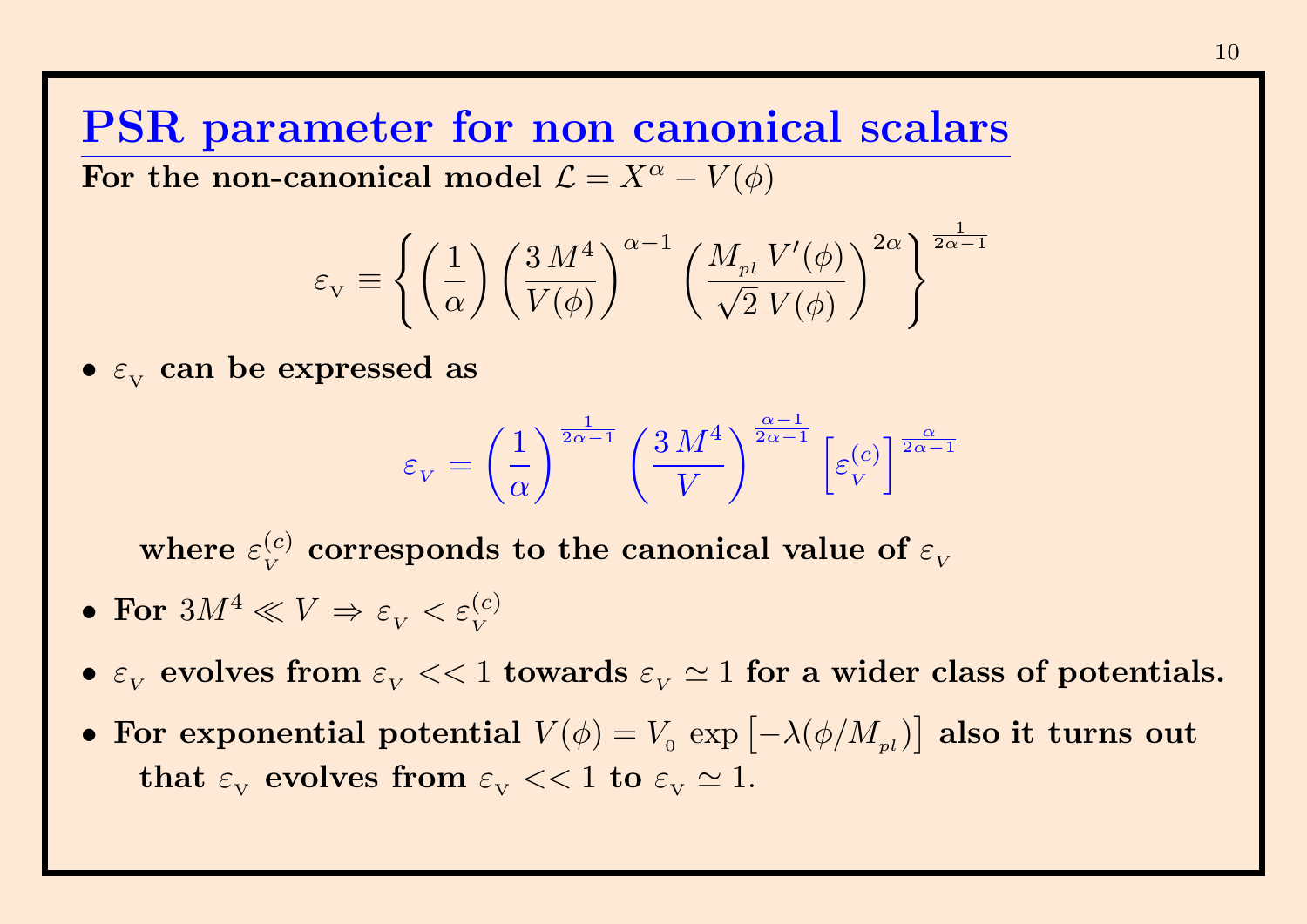#### Scalar and Tensor perturbations

• FRW line element with scalar and tensor perturbations

$$
ds^{2} = (1 + 2 A) dt^{2} - 2 a(t) (\partial_{i} B) dt dx^{i}
$$

$$
- a^{2}(t) [(1 - 2 \psi) \delta_{ij} + 2 (\partial_{i} \partial_{j} E) + h_{ij}] dx
$$

• Curvature perturbation is defined as

$$
\mathcal{R} \equiv \psi + \left(\frac{H}{\dot{\phi}}\right) \delta \phi
$$

• From  $\delta G^{\mu}_{\,\,\nu}=\kappa\,\delta T^{\mu}_{\,\,\nu}$  and equation of motion for  $\delta\phi$ 

$$
\mathcal{R}_k'' + 2\left(\frac{z'}{z}\right)\mathcal{R}_k' + c_s^2k^2\mathcal{R}_k = 0
$$

where

$$
z \equiv \frac{a\,\left(\rho_{\phi} + p_{\phi}\right)^{1/2}}{c_s H} \quad \text{and} \quad c_s^2 \equiv \left[\frac{(\partial \mathcal{L}/\partial X)}{(\partial \mathcal{L}/\partial X) + (2\,X)\,(\partial^2 \mathcal{L}/\partial X^2)}\right]
$$

 $i\mathrm{d}x^j$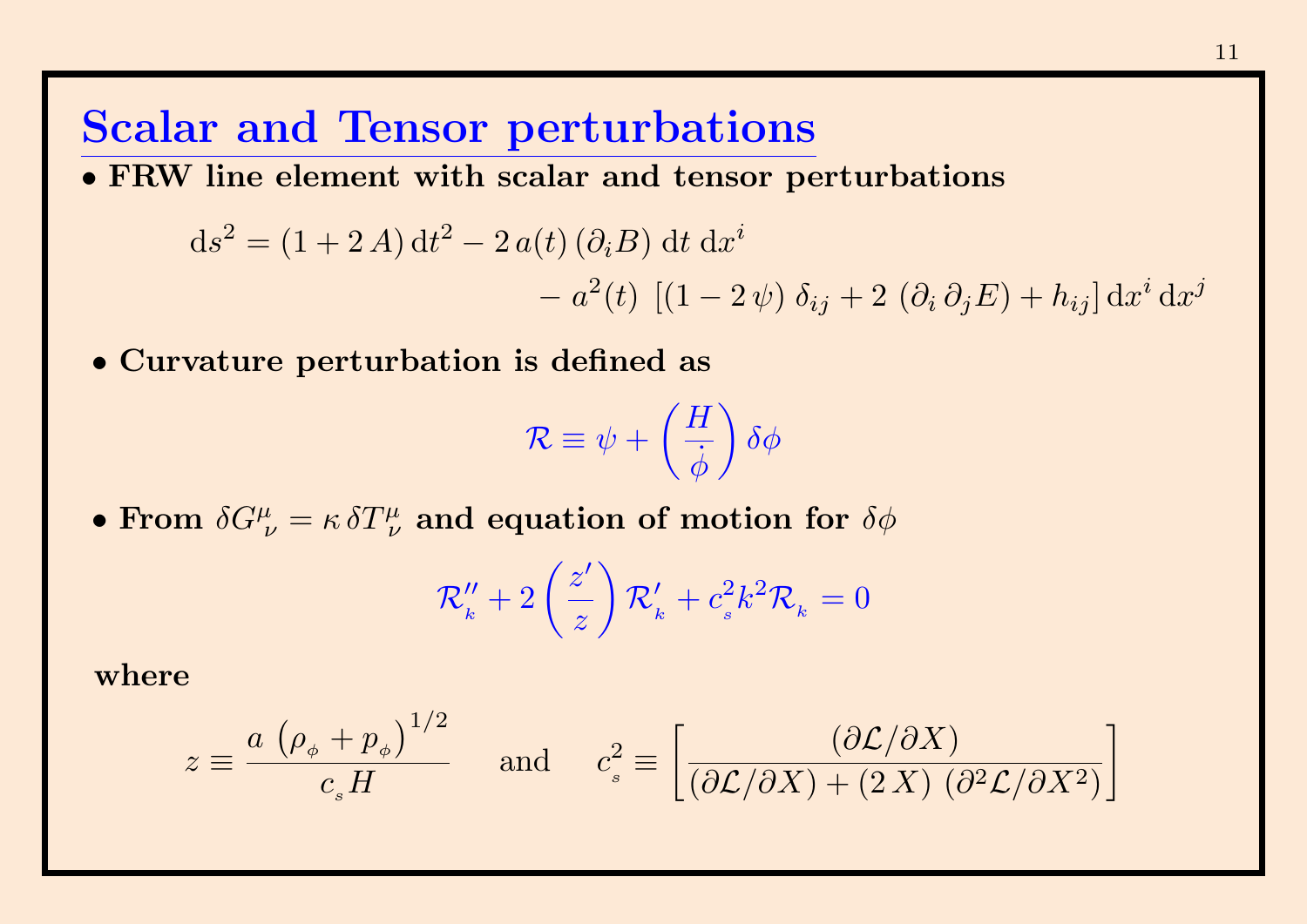### Mukhanov Sasaki Equation

• In terms of the Mukhanov-Sasaki variable  $u_{_k} \equiv z \, \mathcal{R}_{_k},$ 

$$
u_k'' + \left(c_s^2 k^2 - \frac{z''}{z}\right) u_k = 0
$$

• For tensor perturbations  $\rightarrow v_{_{k}}\equiv (h/a)$  where  $h$  is the amplitude of the tensor perturbation

$$
v_k'' + \left(k^2 - \frac{a''}{a}\right)v_k = 0
$$

• Scalar and tensor power spectra are defined as

$$
\mathcal{P}_s(k) \equiv \left(\frac{k^3}{2\pi^2}\right) |\mathcal{R}_k|^2 = \left(\frac{k^3}{2\pi^2}\right) \left(\frac{|u_k|}{z}\right)^2
$$
  

$$
\mathcal{P}_T(k) \equiv 2\left(\frac{k^3}{2\pi^2}\right) |h_k|^2 = 2\left(\frac{k^3}{2\pi^2}\right) \left(\frac{|v_k|}{a}\right)^2
$$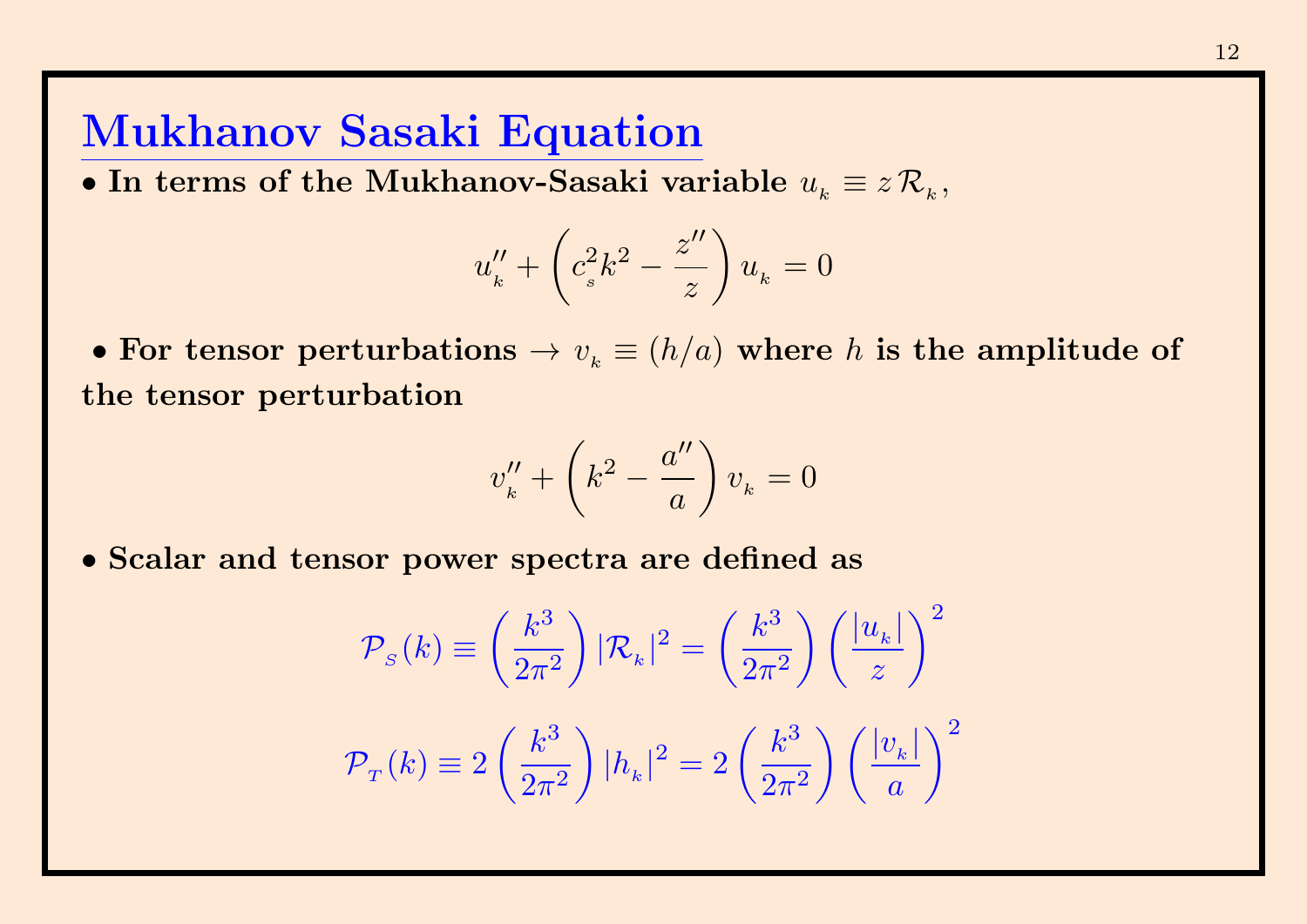#### Power spectra for non canonical model

• For the model

$$
\mathcal{L}(X,\phi)=X\left(\frac{X}{M^4}\right)^{\alpha-1}-\ V(\phi)
$$

in the slow roll limit it turns out that

$$
\mathcal{P}_{s}(k) = \left(\frac{1}{72\pi^{2}c_{s}}\right) \left\{ \left(\frac{\alpha \, 6^{\alpha}}{\mu^{4(\alpha-1)}}\right) \left(\frac{1}{M_{pl}^{14\alpha-8}}\right) \left(\frac{V(\phi)^{5\alpha-2}}{V'(\phi)^{2\alpha}}\right) \right\}^{\frac{1}{2\alpha-1}}
$$

$$
\mathcal{P}_{T}(k) = \left(\frac{2\,V(\phi)}{3\,\pi^{2}M_{pl}^{4}}\right)
$$

where

$$
c_s^2 = \frac{1}{2\,\alpha - 1}
$$

•  $\alpha \geq 1$  ensures that  $c_{\alpha}^2$  $\frac{2}{s} \leq 1$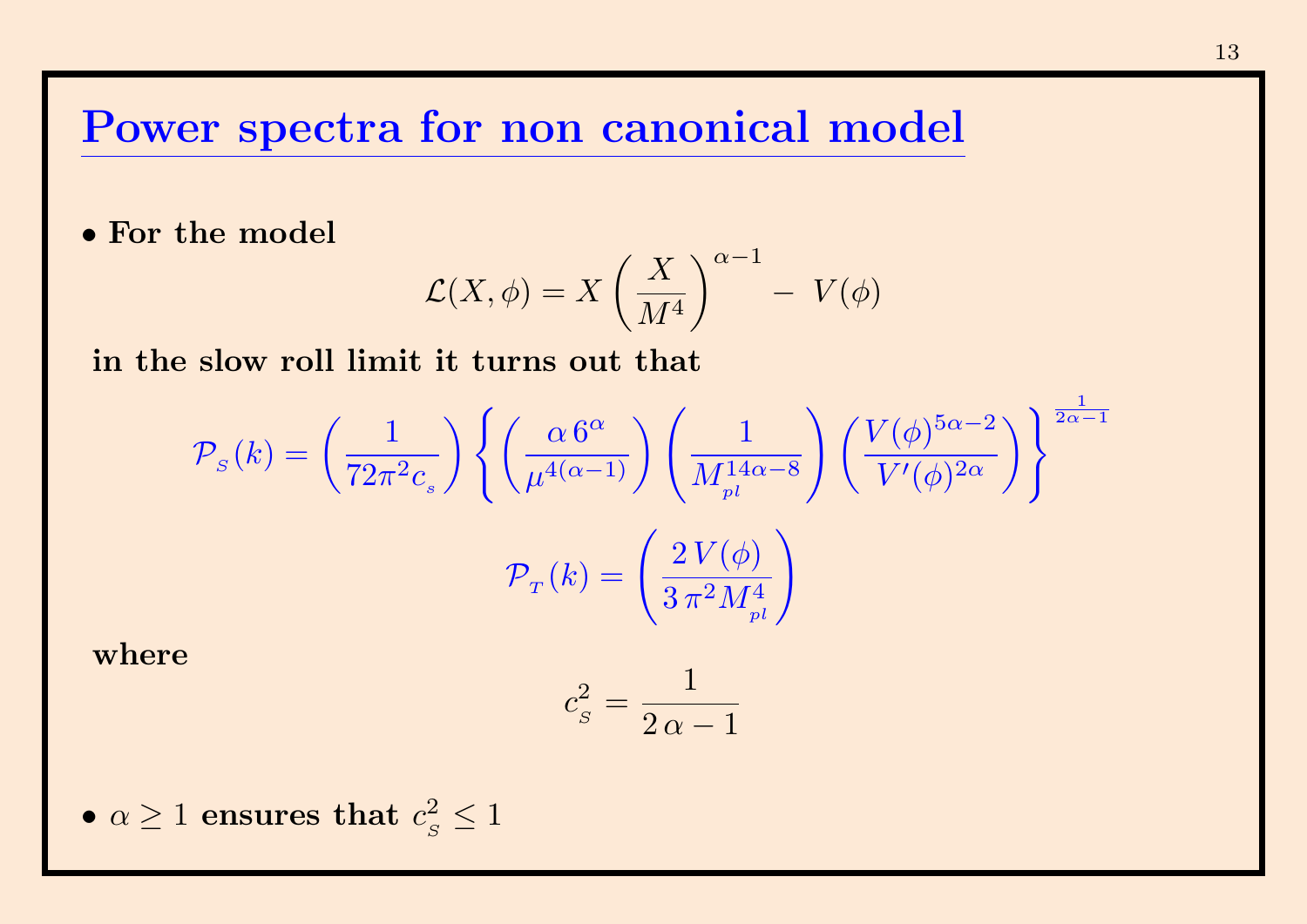#### Scalar spectral index and T-to-S ratio

 $\bullet$  Scalar spectral index  $n_{_S}$  is defined as

$$
n_s - 1 \equiv \frac{\mathrm{d} \ln \! \mathcal{P}_s}{\mathrm{d} \ln \! k}
$$

• Tensor to scalar ratio

$$
r\equiv\frac{\mathcal{P}_{\scriptscriptstyle T}}{\mathcal{P}_{\scriptscriptstyle S}}
$$

• For chaotic inflationary model  $V(\phi) = V_0 \phi^n$ , it turns out that

$$
n_s = 1 - 2\left(\frac{\gamma + n}{2N\gamma + n}\right) \quad \text{and} \quad r = \left(\frac{1}{\sqrt{2\alpha - 1}}\right)\left(\frac{16 n}{2N\gamma + n}\right)
$$

where

$$
\gamma \equiv \frac{2\alpha + n\,\left(\alpha - 1\right)}{2\alpha - 1}
$$

 $\star$  This result was also independently obtained by Sheng and Liddle (arXiv:1204.6214) !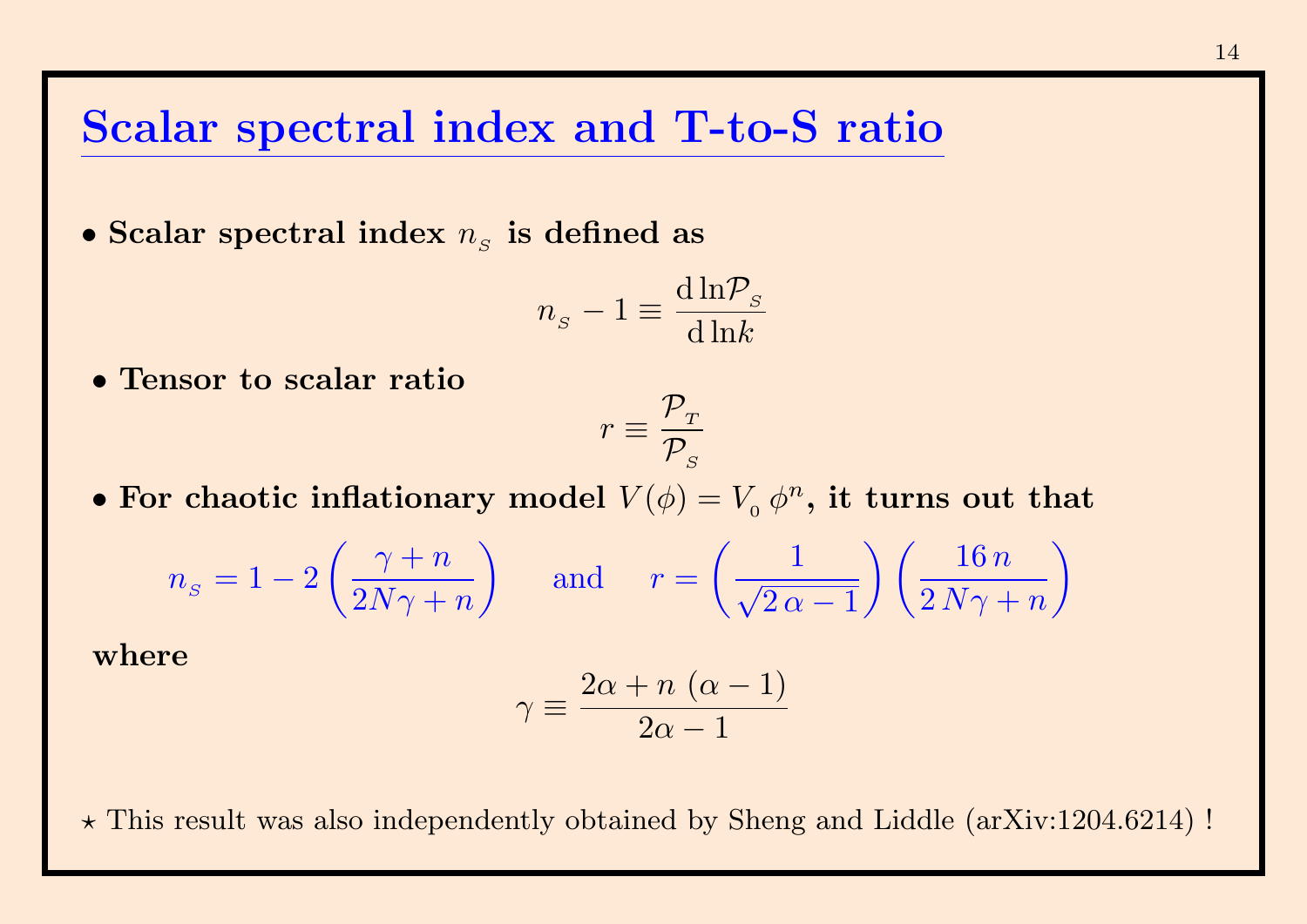# Scalar spectral index  $n_s$

$$
\mathcal{L}(X,\phi) = X \left(\frac{X}{M^4}\right)^{\alpha-1} - V(\phi) \quad \text{where} \quad X =
$$



• The value of  $n_s$  for  $m^2\phi^2$  potential is independent of  $\alpha$ !

1

 $\partial_\mu\phi\partial^\mu\phi$ 

2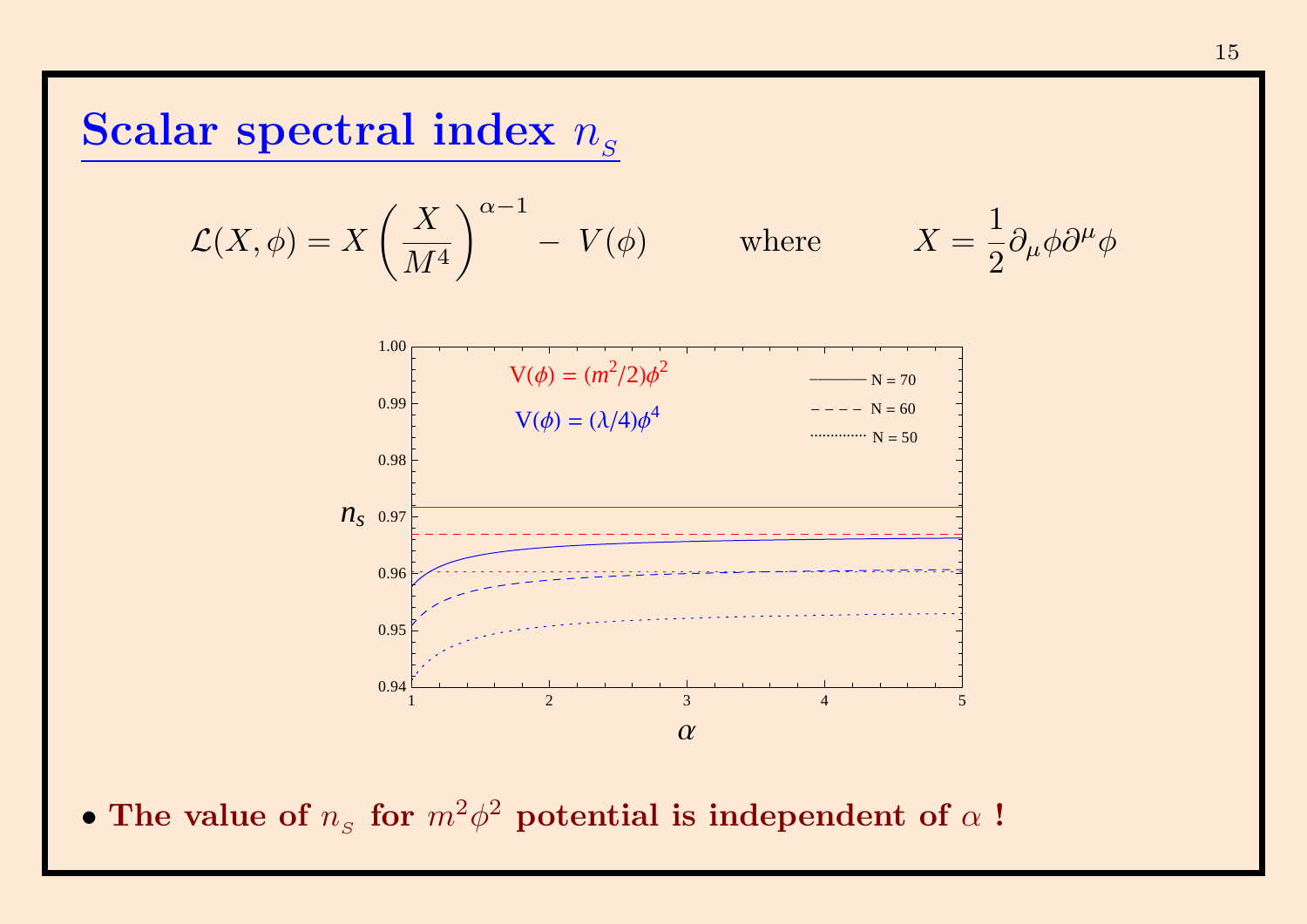## Tensor-to-Scalar ratio r

$$
\mathcal{L}(X,\phi) = X \left(\frac{X}{M^4}\right)^{\alpha-1} - V(\phi) \quad \text{where} \quad X =
$$

$$
X=\frac{1}{2}\partial_{\mu}\phi\partial^{\mu}\phi
$$



• Tensor-to-scalar ratio decreases as the parameter  $\alpha$  is increased.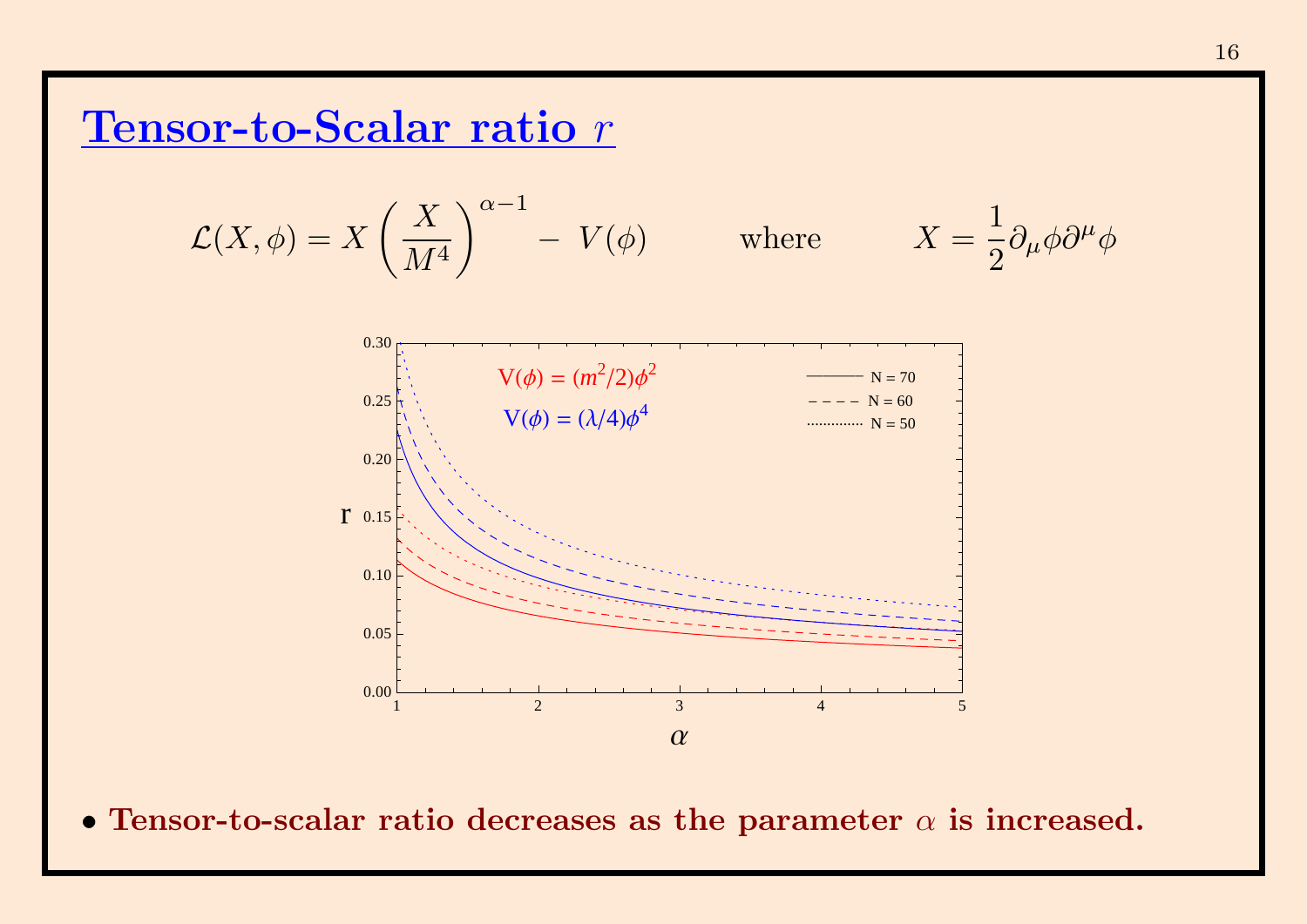$$
n_s\text{-}r\ \mathbf{Plain}
$$

$$
\mathcal{L}(X,\phi) = X \left(\frac{X}{M^4}\right)^{\alpha-1} - V(\phi) \quad \text{where} \quad X = \frac{1}{2} \partial_\mu \phi \partial^\mu \phi
$$

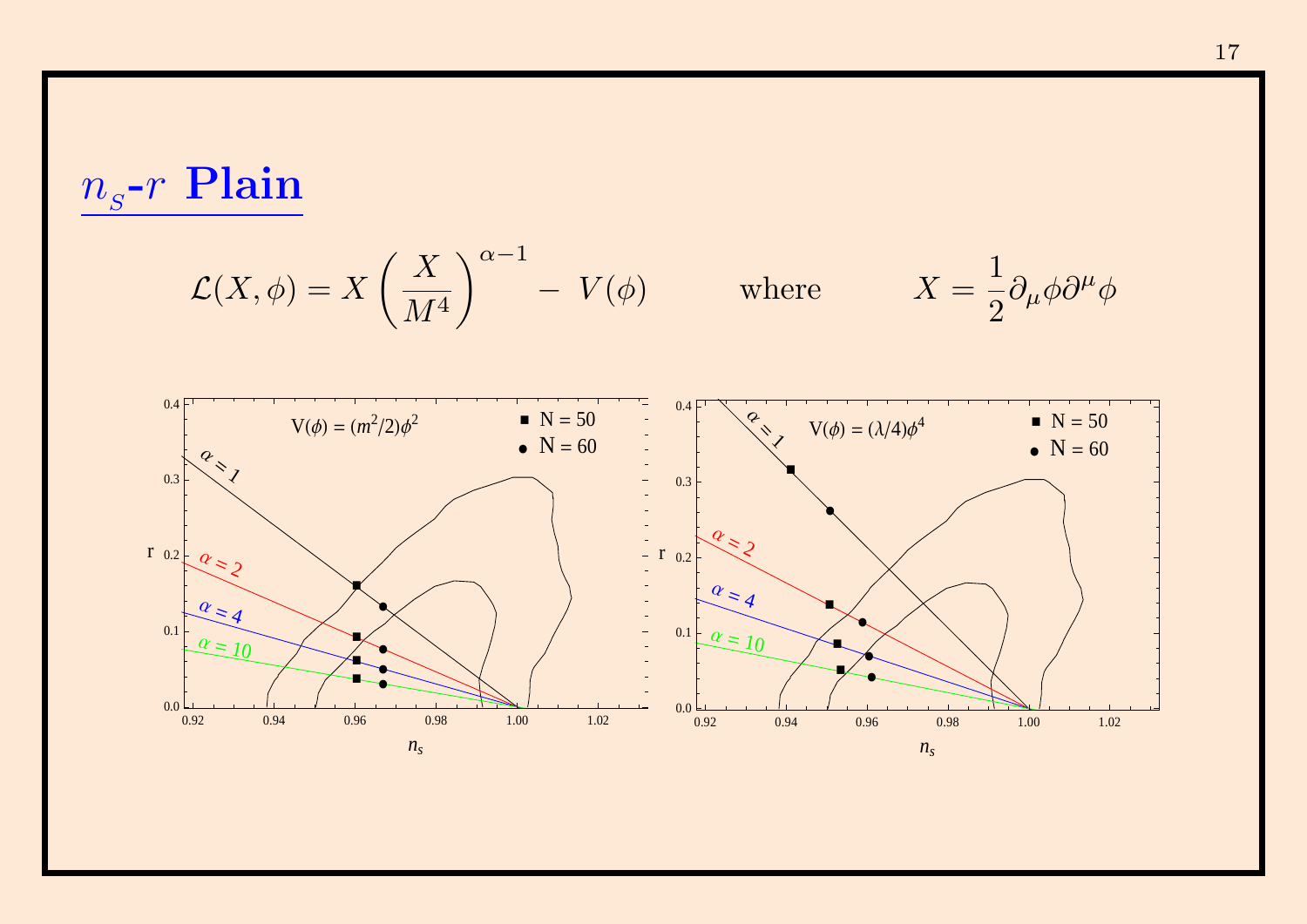## CMB Normalization

•  $\lambda \phi^4$  Potential

$$
\mathcal{L}(X,\phi)=X\left(\frac{X}{M^4}\right)^{\alpha-1}-\frac{\lambda}{4}\phi^4
$$

 $\bullet$  CMB Normalization  $\to \mathcal{P}_\mathrm{s} \simeq 2.4\,\times\,10^{-9}$  at  $k=0.002\,\mathrm{Mpc}^{-1}$  (pivot scale) (Komatsu et al 2011)



where  $\mu \equiv M/M_{pl}$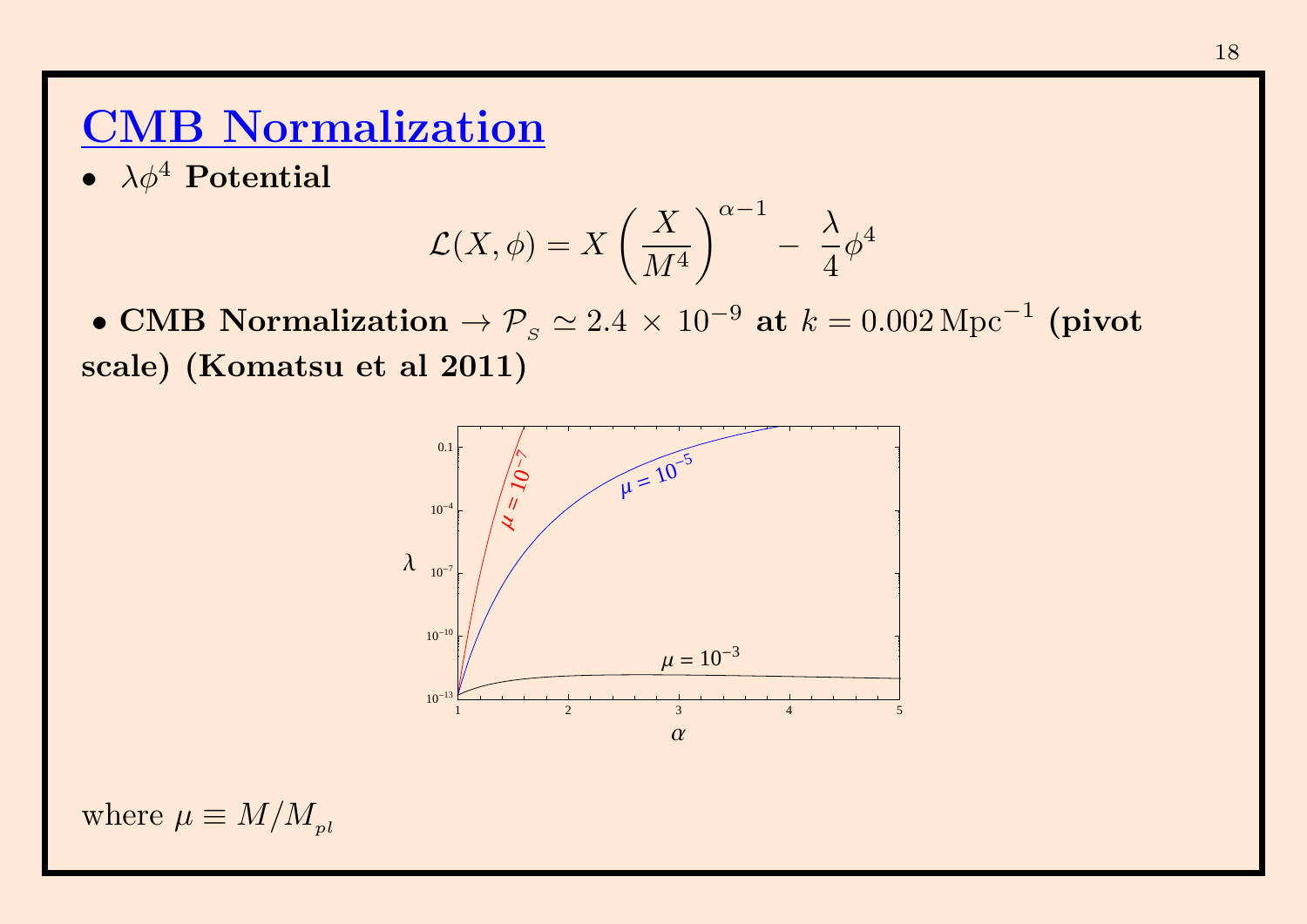#### Inflationary consistency relation

• For canonical scalar field

$$
r=-8n_{\scriptscriptstyle T}
$$

where

$$
n_{\scriptscriptstyle T} \equiv \frac{\mathrm{d}\ln\!mathcal{P}_{\scriptscriptstyle T}}{\mathrm{d}\ln\!k}
$$

• For the model

$$
\mathcal{L}(X,\phi)=X\left(\frac{X}{M^4}\right)^{\alpha-1}-\ V(\phi)
$$

It turns out that

$$
r = -\frac{8 n_{\rm T}}{\sqrt{2 \alpha - 1}}
$$

• For  $\alpha > 1 \Rightarrow r < -8n_{\tau}$ 

 $\Rightarrow$  Non-canonical scalar fields violates the standard consistency relation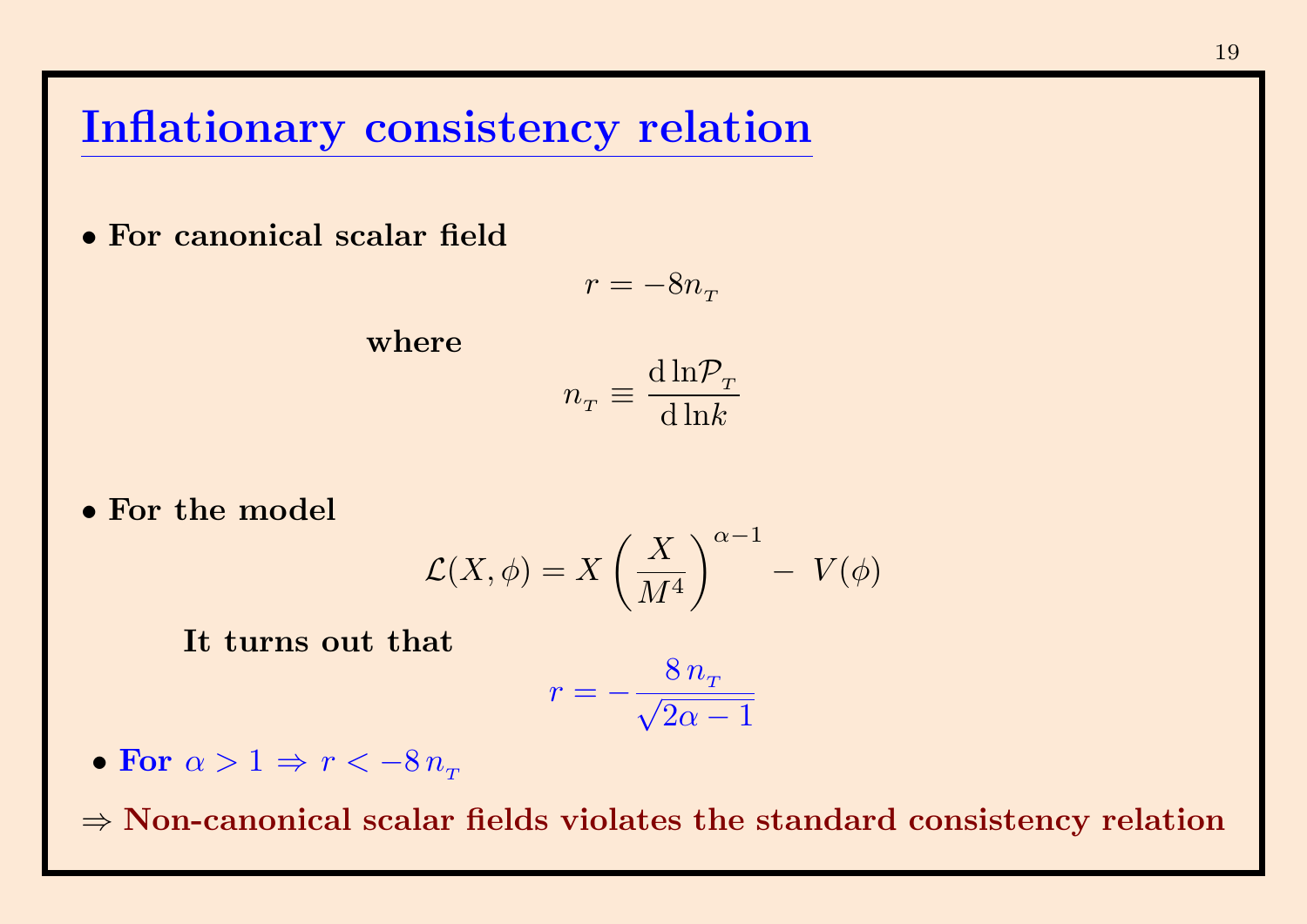# Summary and Conclusions

We considered a non-canonical model of inflation with

$$
{\cal L}_{\phi} = \left( \frac{1}{2} \partial_{\mu} \phi \partial^{\mu} \phi \right)^{\alpha} - V(\phi)
$$

- The tensor-to-scalar ratio decreases considerably as the parameter  $\alpha$ is increased.
- Therefore non-canonical scalars can accommodate a wider class of potentials for driving inflation.
- The non-canonical version of  $V(\phi) \sim \lambda \phi^4$  inflation model, is found to agree with observations for values of  $\lambda \simeq 1$ !
- This model violates the standard consistency relation  $r = -8n_{\tau}$ .
- When  $\alpha >> 1$ , it turns out that  $f_{ML}^{equil}$ NL  $\simeq 0.65 \times \alpha \, \Rightarrow$  it can lead to large non-Gaussianity